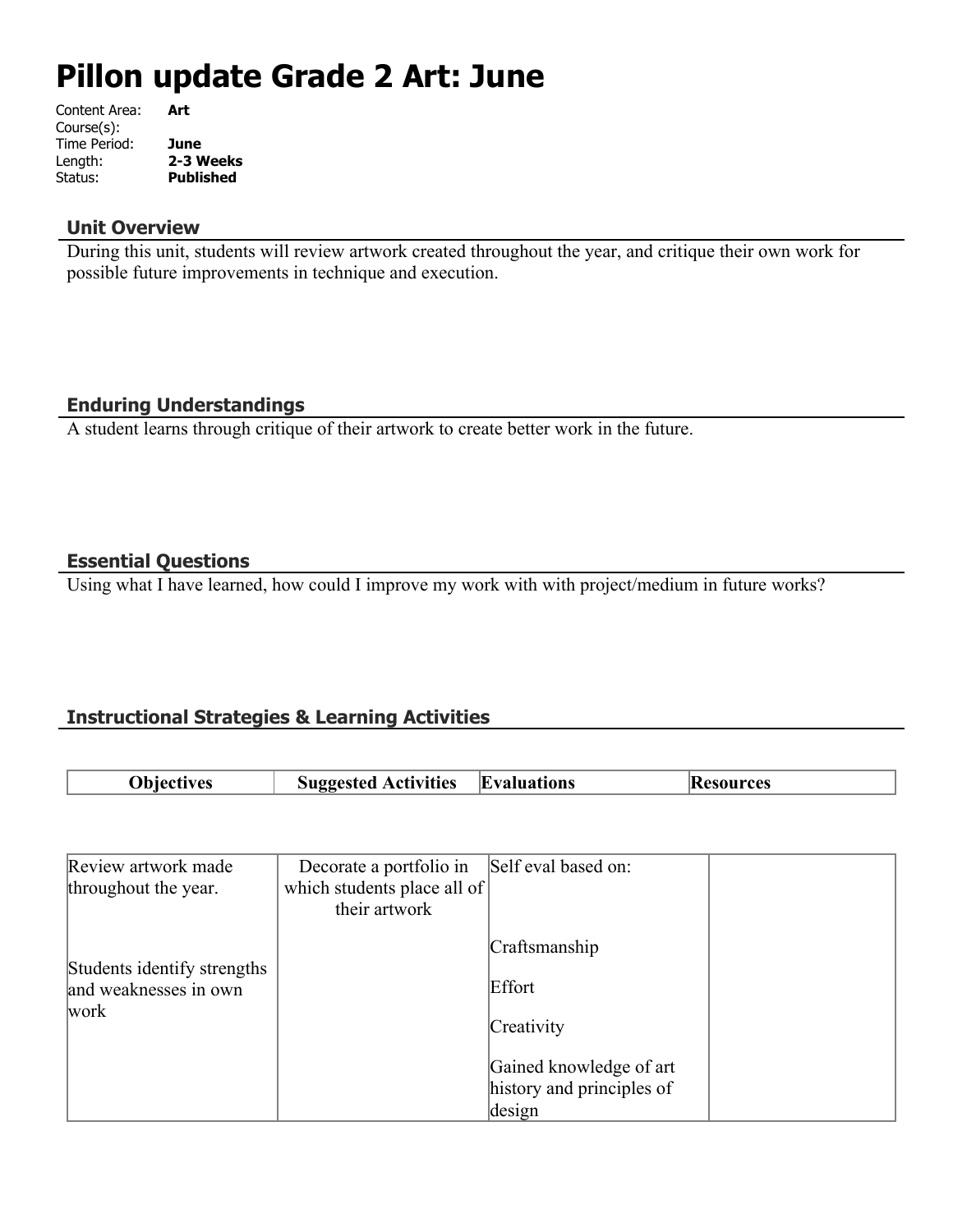# **Integration of Career Readiness, Life Literacies and Key Skills**

| <b>TECH.9.4.2.CI</b> | Creativity and Innovation                                                                                  |
|----------------------|------------------------------------------------------------------------------------------------------------|
| <b>TECH.9.4.2.CT</b> | Critical Thinking and Problem-solving                                                                      |
| TECH.9.4.2.Cl.1      | Demonstrate openness to new ideas and perspectives (e.g., 1.1.2.CR1a, 2.1.2.EH.1,<br>6.1.2. Civics CM. 2). |
| TECH.9.4.2.CI.2      | Demonstrate originality and inventiveness in work (e.g., 1.3A.2CR1a).                                      |
| WRK.9.2.2.CAP.1      | Make a list of different types of jobs and describe the skills associated with each job.                   |
| TECH.9.4.2.CT.3      | Use a variety of types of thinking to solve problems (e.g., inductive, deductive).                         |
| <b>WRK.9.2.2.CAP</b> | Career Awareness and Planning                                                                              |

## **Technology and Design Integration**

Students build an e-portfolio throughout the year. Students can add descriptions online of their work and critique the work of their peers online. We use Artsonia.com.

| CS.K-2.8.1.2.NI.2 | Describe how the Internet enables individuals to connect with others worldwide.                                                        |
|-------------------|----------------------------------------------------------------------------------------------------------------------------------------|
| CS.K-2.8.1.2.NI.1 | Model and describe how individuals use computers to connect to other individuals, places,<br>information, and ideas through a network. |

## **Interdisciplinary Connections**

| LA.SL.2.1 | Participate in collaborative conversations with diverse partners about grade 2 topics and<br>texts with peers and adults in small and larger groups.                 |
|-----------|----------------------------------------------------------------------------------------------------------------------------------------------------------------------|
| LA.SL.2.3 | Ask and answer questions about what a speaker says in order to clarify comprehension,<br>gather additional information, or deepen understanding of a topic or issue. |

## **Differentiation**

- Understand that gifted students, just like all students, come to school to learn and be challenged.
- Pre-assess your students. Find out their areas of strength as well as those areas you may need to address before students move on.
- Consider grouping gifted students together for at least part of the school day.
- Plan for differentiation. Consider pre-assessments, extension activities, and compacting the curriculum.
- Use phrases like "You've shown you don't need more practice" or "You need more practice" instead of words like "qualify" or "eligible" when referring to extension work.
- Encourage high-ability students to take on challenges. Because they're often used to getting good grades, gifted students may be risk averse.

## **Definitions of Differentiation Components**:

- o Content the specific information that is to be taught in the lesson/unit/course of instruction.
- o Process how the student will acquire the content information.
- o Product how the student will demonstrate understanding of the content.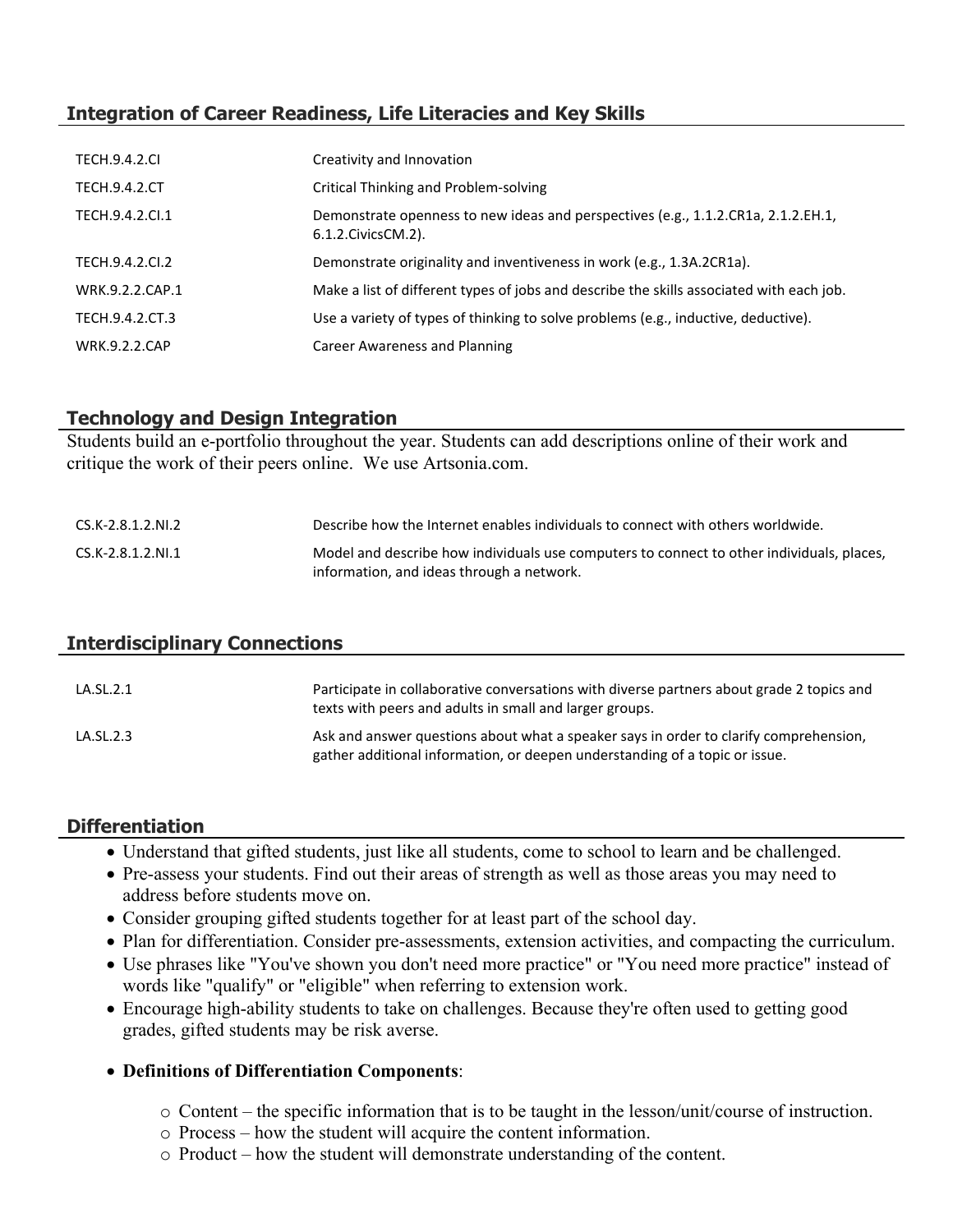o Learning Environment – the environment where learning is taking place including physical location and/or student grouping

## **Differentiation occurring in this unit:**

Students will be encouraged to improve and challenge thier art skills as they proceed.

Simpler instructions and tasks will be assigned for struggling students

## for Gifted:

Encourage students to explore concepts in depth and encourage independent studies or investigations. Use thematic instruction to connect learning across the curriculum. Encourage creative expression and thinking by allowing students to choose how to approach a problem or assignment. Expand students' time for free reading. Invite students to explore different points of view on a topic of study and compare the two. Provide learning centers where students are in charge of their learning. Brainstorm with gifted children on what types of projects they would like to explore to extend what they're learning in the classroom. Determine where students' interests lie and capitalize on their inquisitiveness. Refrain from having them complete more work in the same manner. Employ differentiated curriculum to keep interest high. Avoid drill and practice activities. Ask students' higher level questions that require students to look into causes, experiences, and facts to draw a conclusion or make connections to other areas of learning. If possible, compact curriculum to allow gifted students to move more quickly through the material. Encourage students to make transformations- use a common task or item in a different way. From

http://www.bsu.edu/web/lshasky/Forms/Interventions/Gifted.pdf

# **Modifications & Accommodations**

In addition to the differentiation above, individual IEP's and 504's will be accommodated.

Refer to QSAC EXCEL SMALL SPED ACCOMMOCATIONS spreadsheet in this discipline.

**Modifications and Accommodations used in this unit:**

## **Benchmark Assessments**

**Benchmark Assessments** are given periodically (e.g., at the end of every quarter or as frequently as once per month) throughout a school year to establish baseline achievement data and measure progress toward a standard or set of academic standards and goals.

## **Schoolwide Benchmark assessments:**

Aimsweb benchmarks 3X a year

Linkit Benchmarks 3X a year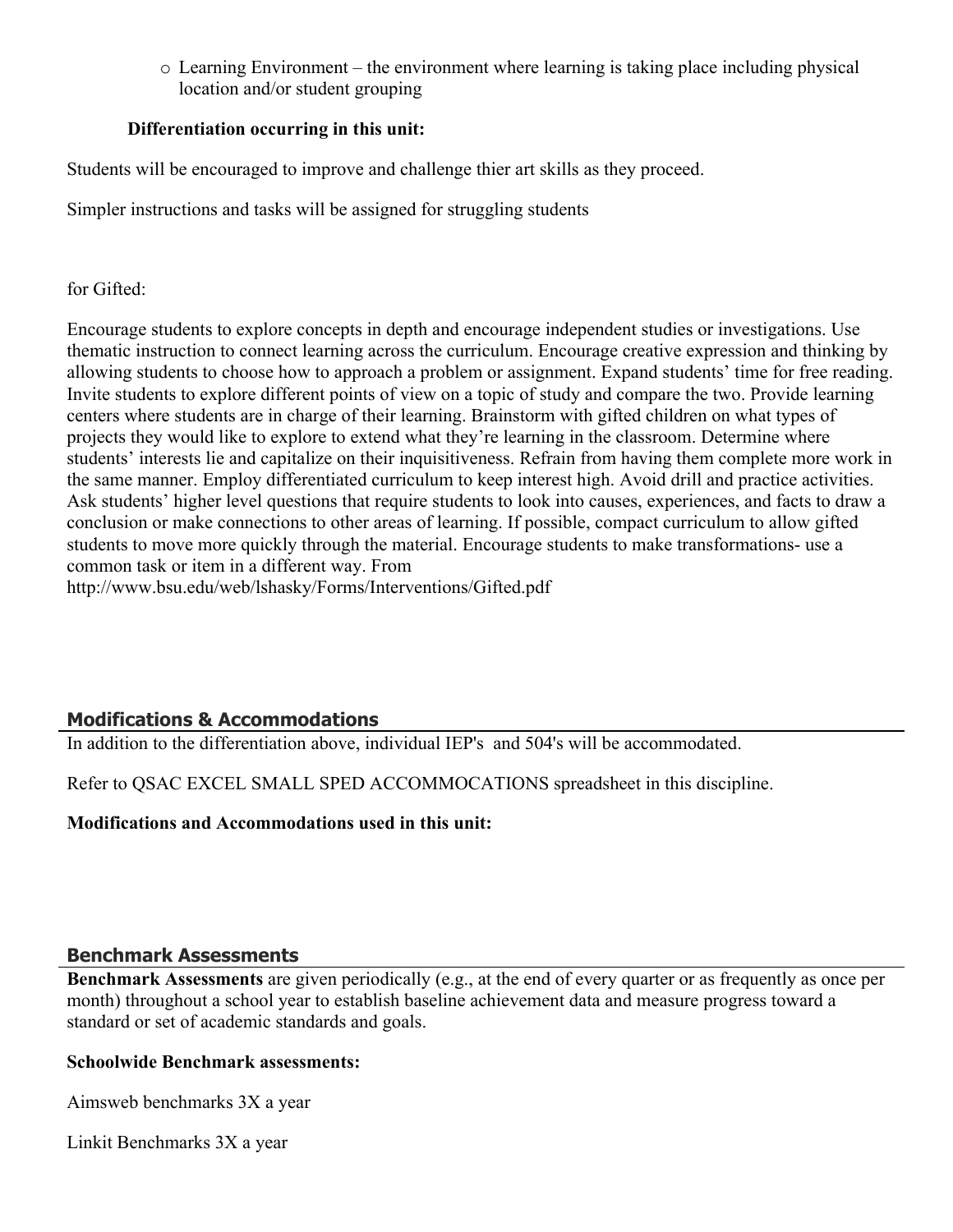## DRA

## **Additional Benchmarks used in this unit:**

Self assessment, self realization of the skills gained throughout the year.

## **Formative Assessments**

Assessment allows both instructor and student to monitor progress towards achieving learning objectives, and can be approached in a variety of ways. **Formative assessment** refers to tools that identify misconceptions, struggles, and learning gaps along the way and assess how to close those gaps. It includes effective tools for helping to shape learning, and can even bolster students' abilities to take ownership of their learning when they understand that the goal is to improve learning, not apply final marks (Trumbull and Lash, 2013). It can include students assessing themselves, peers, or even the instructor, through writing, quizzes, conversation, and more. In short, formative assessment occurs throughout a class or course, and seeks to improve student achievement of learning objectives through approaches that can support specific student needs (Theal and Franklin, 2010, p. 151).

## **Formative Assessments used in this unit:**

Teacher observations during the process

**Discussion** 

## **Summative Assessments**

**summative assessments** evaluate student learning, knowledge, proficiency, or success at the conclusion of an instructional period, like a unit, course, or program. Summative assessments are almost always formally graded and often heavily weighted (though they do not need to be). Summative assessment can be used to great effect in conjunction and alignment with formative assessment, and instructors can consider a variety of ways to combine these approaches.

#### **Summative assessments for this unit:**

Personal critique and suggestions for improvement by student.